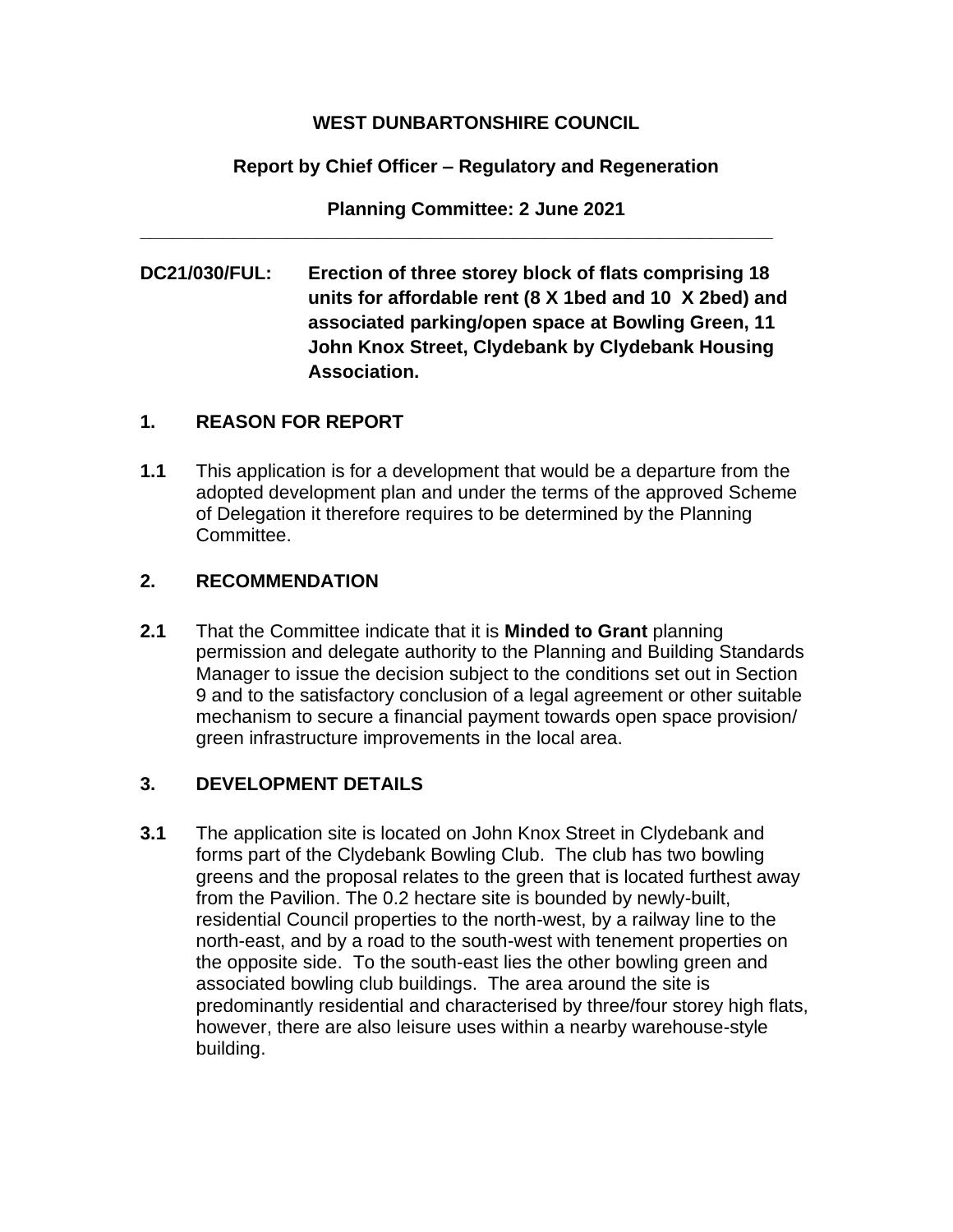- **3.2** Planning permission is sought for the erection of 18 one and two bedroom flats. Two flats will be wheelchair accessible. The development would consist of a three-storey high, C-shaped block with a frontage on to John Knox Street and another overlooking a 18-space car park that would serve the development. Vehicular access into the site would be taken directly from John Knox Street. An area of private amenity space and an outdoor drying area would be provided at the rear of the building and a 216 square metre area of open space would be provided in the north-western corner of the site.
- **3.3** The building would have a fairly simple design with a dual-pitch roof and gable walls on the sections of the building that would project towards the bowling green. Communal entrance doors would have box profile canopies to provide shelter and to draw attention to their location, and larger windows reaching down to floor level would be incorporated into the ground floor flats to maximise light.
- **3.4** Supporting technical information has been provided as part of the application including a Contaminated Land Assessment.

### **4**. **CONSULTATIONS**

- **4.1** West Dunbartonshire Council Roads Service have no objections subject to a condition regarding the allocation of an area of landscaping for parking should it be required in the future.
- **4.2** Environmental Health Service have no objections subject to conditions including those regarding land remediation and noise.
- **4.3** Glasgow Airport has no objections subject to conditions regarding landscaping and solar panels.
- **4.4** Network Rail and SportScotland have no objections to the proposed development.

## **5. REPRESENTATIONS**

**5.1** No representations have been received in connection with the application.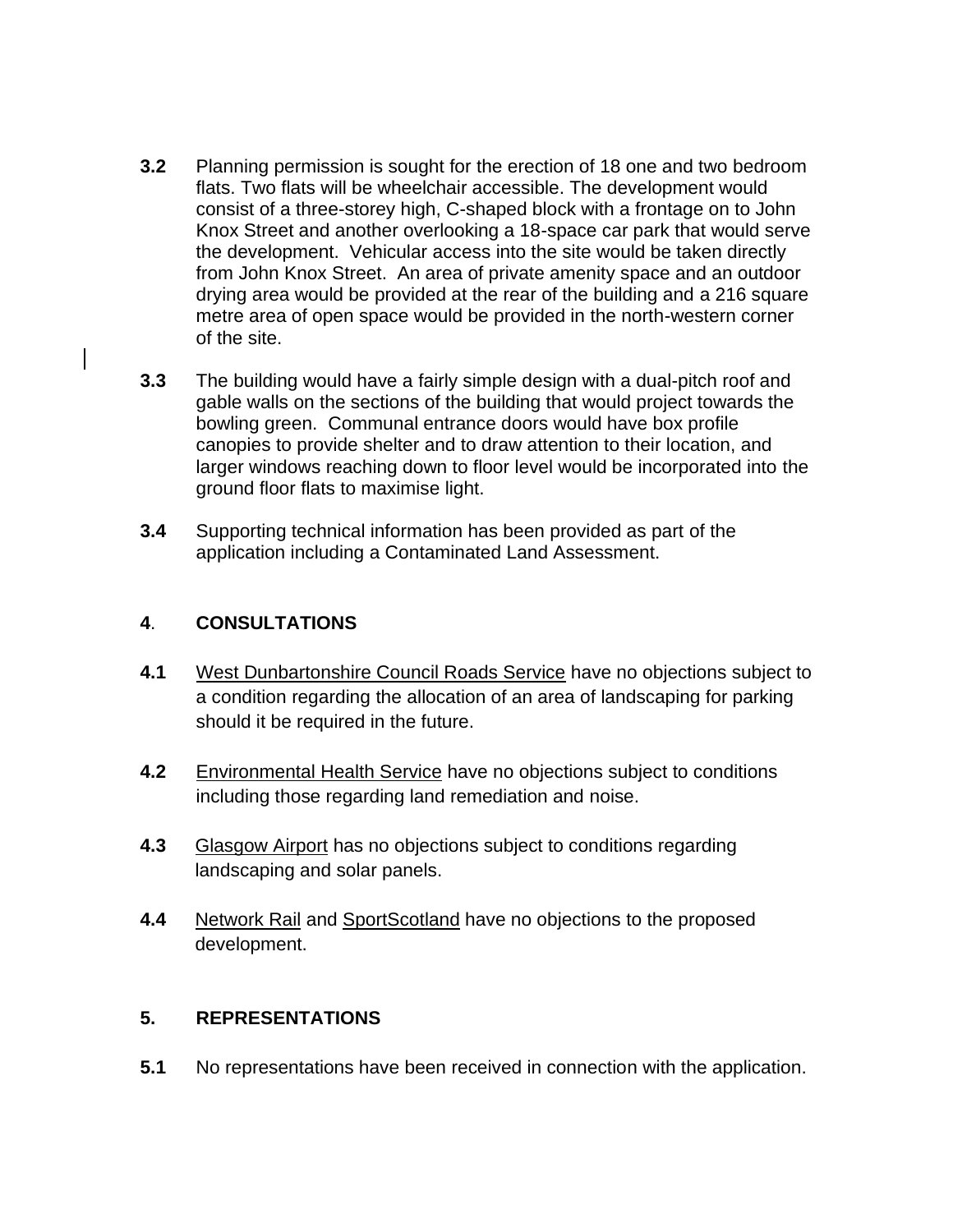# **6. ASSESSMENT AGAINST THE DEVELOPMENT PLAN**

#### West Dunbartonshire Adopted Local Plan 2010

- **6.1** Policy UR1 encourages the redevelopment and re-use of underused, vacant and/or derelict land and buildings for appropriate uses such as housing. Policy H4 sets out standards expected of residential development, requiring high quality design in the range of house types and sizes and in terms of form, layout and materials. Policy GD1 seeks to ensure that all new development is of a high quality of design and respects the character and amenity of the area. Policy H5 seeks to protect the character and amenity of existing residential areas.
- **6.2** Policy R1 aims to protect areas of functional and valued open space. Development on existing sports pitches is not supported except in certain circumstances, including where it has been demonstrated that there is a clear excess of sports pitches to meet current and anticipated future demand and that the site could be developed without detriment to the overall quality of provision. Policy R2 specifies the open space provision required for all developments. Assessment of open space requirements has been undertaken against the more updated "Our Green Network" Planning Guidance (2015) in Section 7 below.
- **6.3** Policies T1 and T4 require sites to be integrated with sustainable travel. Policies F1 and F2 aim to ensure that new development is not at risk from, and does not increase the risk of flooding, and has suitable SUDS drainage infrastructure. The proposal complies with the policies of the adopted local plan and is assessed fully in Section 7 below.

## **7. ASSESSMENT AGAINST MATERIAL CONSIDERATIONS**

#### West Dunbartonshire Local Development Plan (LDP1) Proposed Plan

- **7.1** On 27 April 2016, the Planning Committee took a final decision not to accept the Local Development Plan Examination Report recommended modification in respect of including the Duntiglennan Fields site in Clydebank as a housing development opportunity, and therefore, as a result of the Scottish Ministers' Direction, the Local Development Plan has remained unadopted but continues to be a material consideration in the determination of planning applications.
- **7.2** The site is identified as an Existing Neighbourhood. Policy BC4 supports the principle of residential development within existing residential locations, provided there is no adverse impact on neighbouring amenity or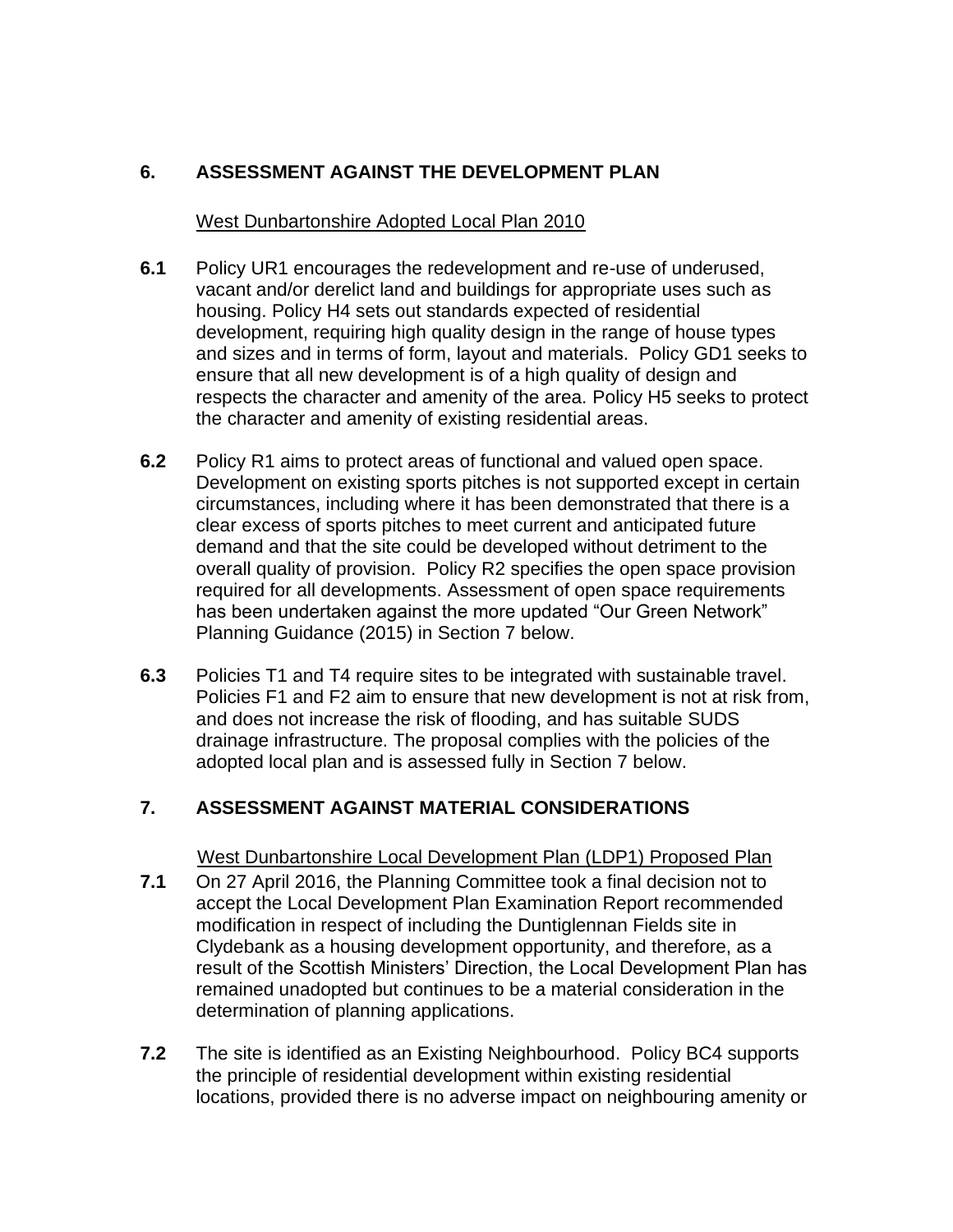character of an area. It is considered that there will be no adverse impacts on either of these. Policy DS1 sets out general expectations for the quality of new development, including that it be distinctive, adaptable, resource-efficient and easy to get to and move around, safe, pleasant and welcoming.

- **7.3** Policy GN1 seeks to prevent development that would result in the loss of an open space. Playing fields and sports pitches should not be developed except where a proposed development is ancillary to the principle use of the site as a playing field/involves a minor part of the playing field, or where a new or upgraded playing field of comparable or greater benefit for sport is provided in a location which is convenient for its users and which maintains or improves the overall playing field capacity in the area. A replacement bowling green would not be provided as part of the development, however, the Club would still have one bowling green and this matter is considered further in section 7.11 below.
- **7.4** The consideration of policies DS1, GN2, SD1, DS6 and GN5 with regards to new residential development, green network, transport, flooding and drainage are similar to that of the Adopted Plan. DS7 requires any potential site contamination issues to be addressed and DS3 requires significant travel generating uses to be located within 400 metres of a public transport network. DS1 seeks to ensure a high design quality in housing and being suitable for a mix of occupants rather than a specific demographic.
- **7.5** The Residential Development: Principles of Good Design Guidance applies to all developments of more than 3 units and has been taken account of in the proposed design and site layout. The proposed development is assessed against the Proposed Plan and the Residential Development Guidance in Section 7 below.

#### West Dunbartonshire Local Development Plan (LDP2) Proposed Plan

**7.6** The modified LDP2 was approved by the Council in August 2020 and the Council then advised the Scottish Ministers of its intention to adopt the Plan. The Scottish Government issued a direction to the Council on 18<sup>th</sup> December 2020 requiring modifications to the housing parts of LDP2. None of the policies considered in the determination of these applications is affected by the Direction. LDP2 is therefore the Council's most up to date policy position and has significant weight in the assessment and determination of planning applications at this time.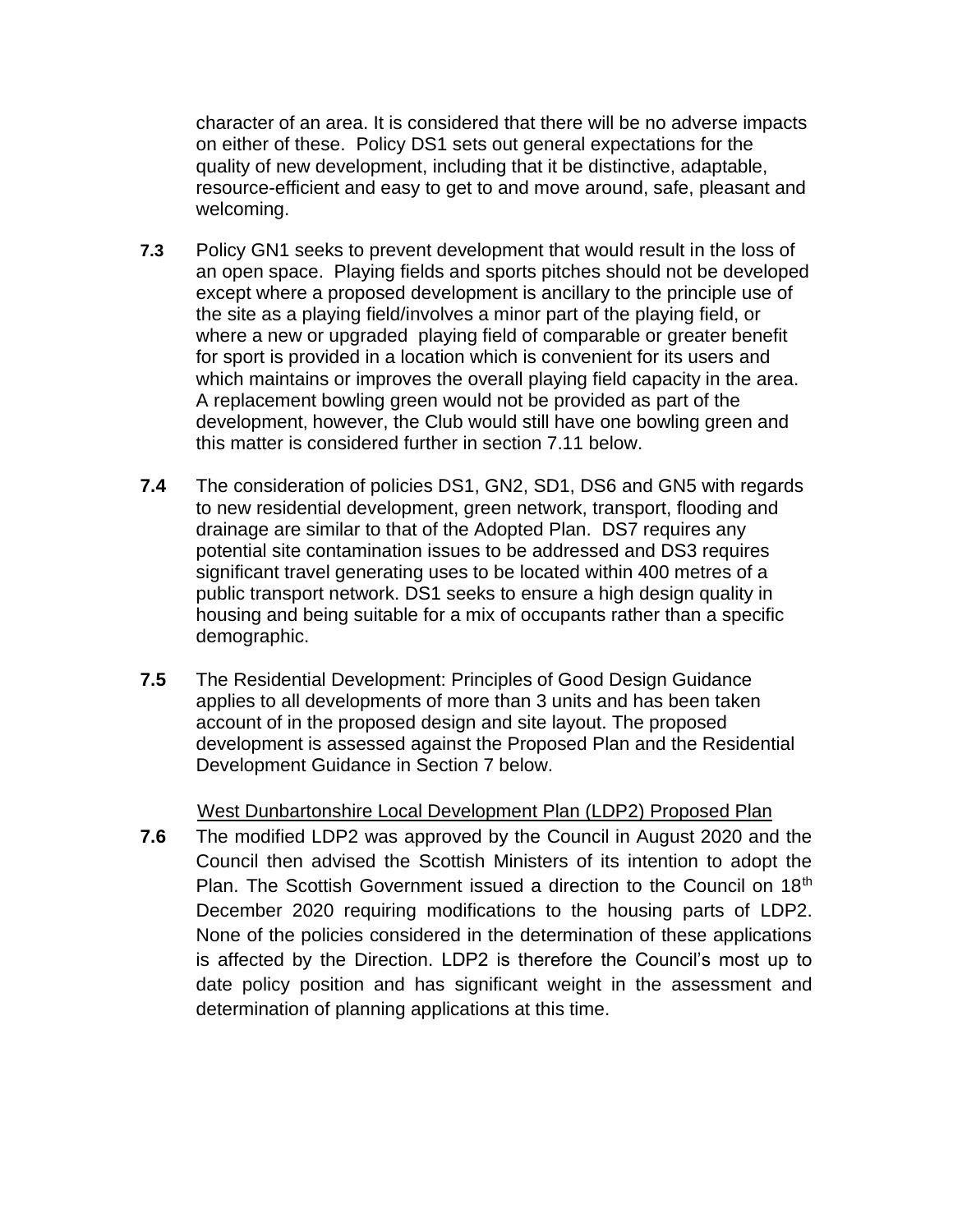- **7.7** The site is identified under Policy H4 as an Existing Neighbourhood, which seeks to protect, preserve and enhance the residential character and amenity of existing residential areas at all times. Policy GI1 seeks to safeguard open space and outdoor sports facilities, with development on playing fields and sports pitches only supported where the proposed development is ancillary to the principle use of the site as a playing field, or where a new/upgraded playing field of comparable or greater benefit for sport would be provided in the local area.
- **7.8** Similarly to Policy DS1 of Proposed Plan 1, Policy CP1 seeks to ensure that housing is of a high quality, adaptable and is designed to be suitable for a mix of occupants. It indicates that all new development will be expected to contribute towards creating successful places by having regard to the six qualities of a successful place (distinctive, adaptable, resource efficient, easy to get to/move around, safe and pleasant, and welcoming).
- **7.9** Policy GI2, ENV1, ENV4, and ENV6 are similar to the green network, tree, and flooding policies of the Adopted and Proposed Plan 1 policies, albeit that Policy GI2 sets a higher open space standard to that of the adopted Local Plan and Local Development Plan 1. Policy CP2 requires the integration and consideration of green infrastructure from the outset of the design process through to its maintenance and stewardship of the resource. Policy GI4 relates to developer contributions which are to be used to improve the green network and areas of open space.
- **7.10** Policy CON1 requires that significant travel generating uses are designed to encourage sustainable transportation and Policy CON4 sets out a need for all developments to install sufficient broadband provisions. Policy ENV8 requires developments to address air quality, lighting and noise as part of the planning process, whilst policy ENV9 requires all potentially contaminated sites to be remediated where necessary to ensure that the site is suitable for the intended use. It is considered that the proposals comply with the above policies as discussed below.

#### Principle of Development

**7.11** The site is identified as an Existing Residential Area/Existing Neighbourhood within the adopted local plan and proposed local development plans. The principle of the proposed residential use is therefore acceptable and would be in keeping with the surrounding residential area. However, the site is an existing bowling green and therefore it is also covered by the policies that seek to protect outdoor sports facilities. SportScotland was involved in pre-application discussions with the applicant, which also involved consultation with Bowls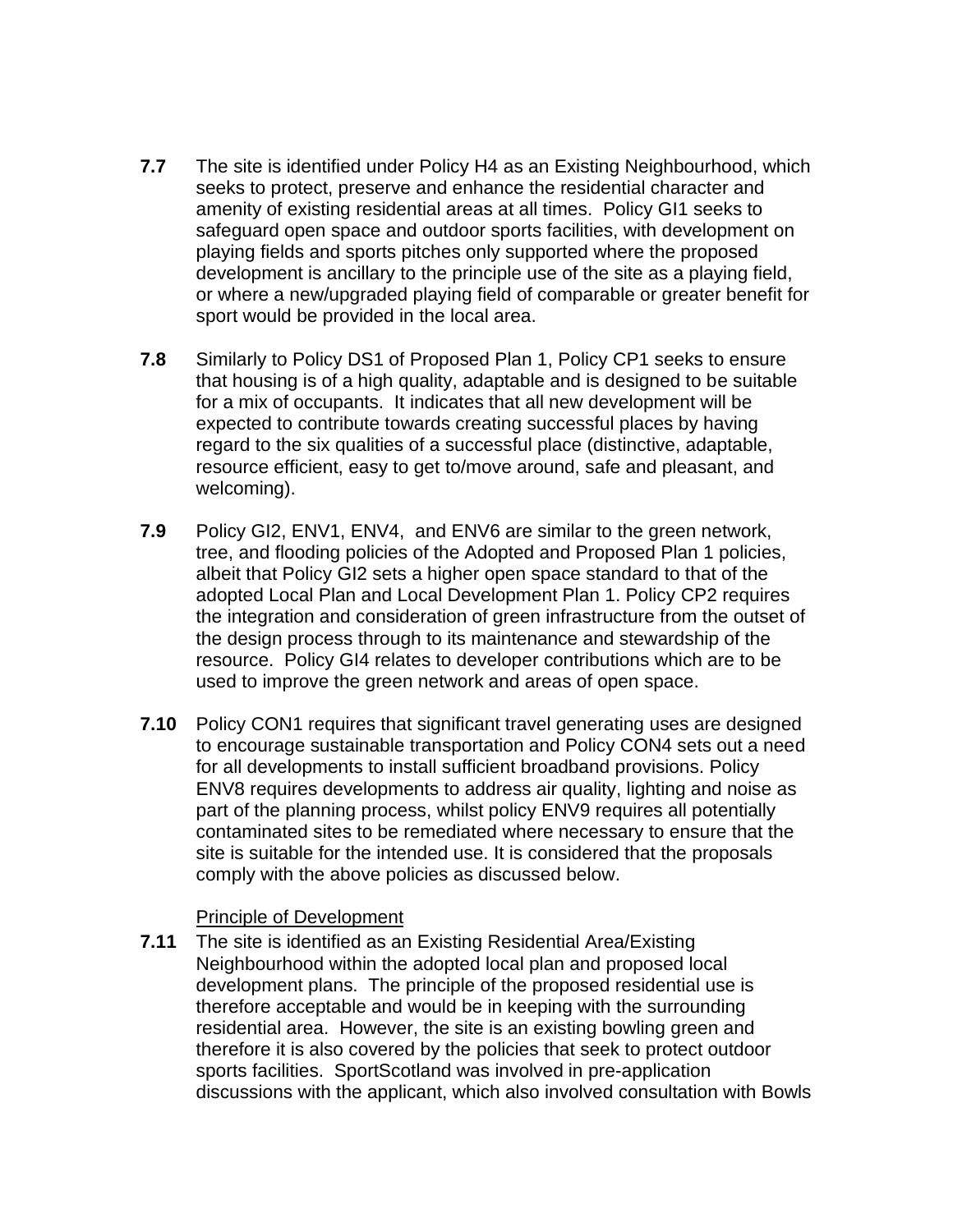Scotland. SportScotland notes that there has been a decline in Bowls participation and ongoing challenges in membership and financial sustainability for a number of years. They also note that in terms of local provision for the sport there are nearby greens which have capacity for more members. SportScotland concludes that the loss of one green would not be detrimental to the overall quality of provision for bowls in the surrounding area and therefore do not object to the current application. Policy R1 of the adopted local plan allows development of sports pitches where it has been demonstrated that there is a clear excess of sports pitches to meet current and anticipated future demand and that the site can be developed without detriment to the overall quality of provision. It is considered that the proposal meets the requirements of this policy. Policies GN1 and GI1 of the proposed LDP1 and proposed LDP2 do not support development unless a new or upgraded facility is provided within the local area. The proposal does not involve the provision of a replacement facility, however, the sale of the bowling green will allow Clydebank Bowling Club to invest in their existing facility, and the presence of nearby bowling clubs with capacity for new members means that the loss of one green should not have a detrimental impact on the ability of local people to participate in the sport.

**7.12** A statement has been submitted by the applicant, Clydebank Housing Association, in support of the application. They currently have a waiting list of over 800 applicants, with over 600 of those applicants waiting for one and 2 bedroom properties and 6 applicants requiring wheelchair adapted homes. The proposed development would provide 18 homes, including 2 suitable for wheelchair users, and will therefore go some way to meeting this demand. The Housing Association already has a number of properties within this area and the proposed development would make a valued addition to their housing stock. The proposed development will provide much needed homes for affordable rent near the centre of Clydebank and the principle of the development is considered to be acceptable.

#### Site Layout, Design and Appearance.

**7.13** The development has been designed to reflect and complement its surroundings. Most of the surrounding flatted blocks are also 3 storey high and the building will be set back a similar distance from the edge of the street as the adjacent building to provide a consistent building line. While the longest frontage will face on to the car park, the end of the building has also been designed to provide an active frontage onto John Knox Street. The 18-space parking court will provide separation between the development and the newly-built flats on the adjacent site. Bin stores and a bike store with space for 20 bicycles will be provided next to the parking court.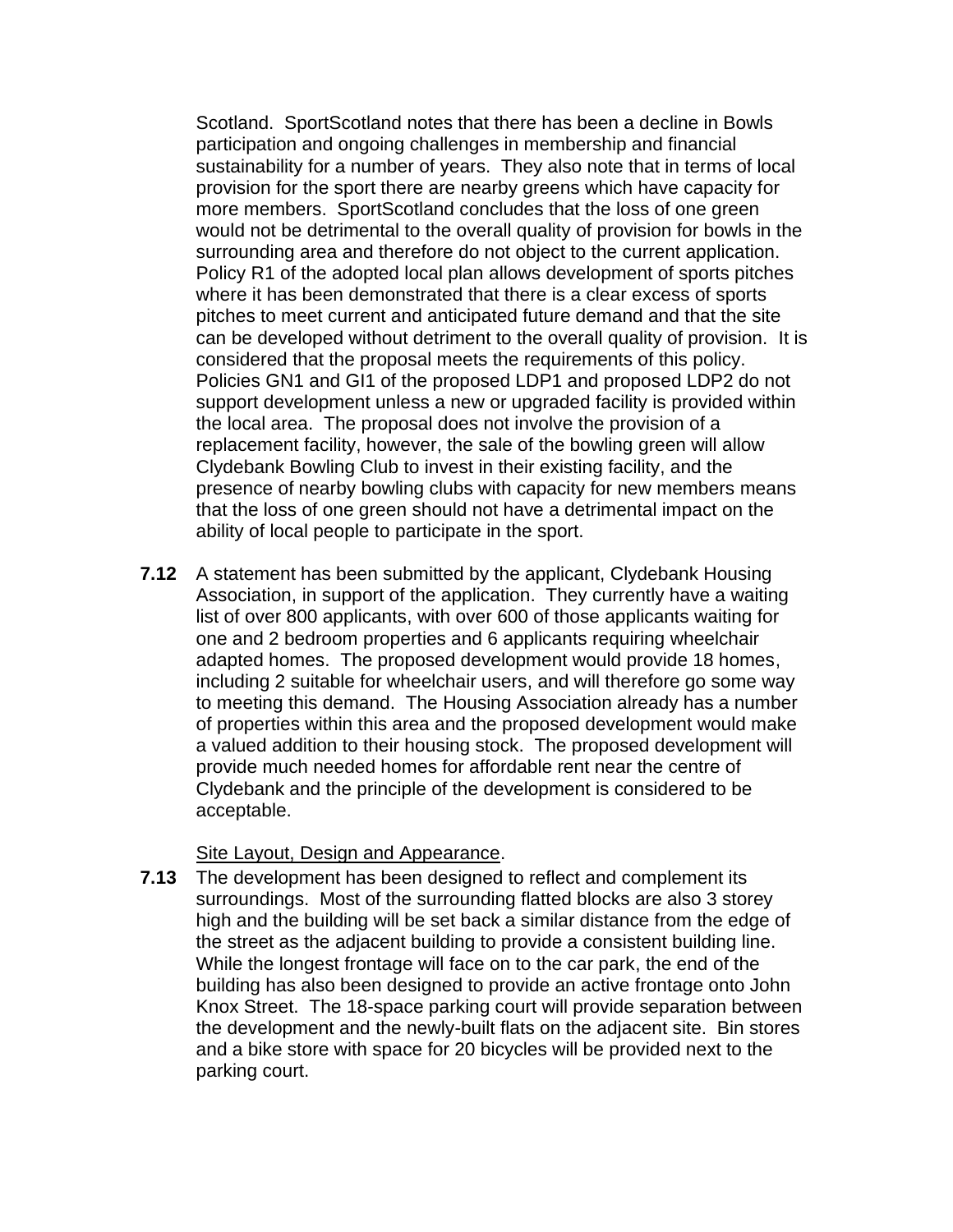- **7.14** The building will be finished with a mix of brick and cladding. Within the surrounding area there is a mix of finishing materials including sandstone, render and brick. The newly-built properties on the adjacent site are also finished with brick and therefore the development would be in keeping with this. The proposed development incorporates some traditional design features such as a dual-pitched roof and gables, however, it will also incorporate contemporary elements such as cladding, floor level windows on the ground floor and box canopies around the communal entrances. The design of the building is considered acceptable in this residential area.
- **7.15** An area of amenity space measuring over 200 square metres will be provided within the development. A small area of private amenity space for residents will be provided at the rear of the building along with an outdoor drying area. The building will have a border of grass and shrubs and much of the existing hedge along the edge of John Knox Street will be retained and trimmed. The development will therefore have an attractive green setting.

#### Impact on residential amenity

- **7.16** It is considered that the building will not have a detrimental impact on the amenity of surrounding residential properties. The newly-built flats to the north-west of the site will be over 28 metres away from the building and the existing tenements on the opposite side of John Knox Street will be over 19 metres away, which will minimise any impact that it will have in terms of overlooking or overbearing effect. The proposal is therefore considered acceptable as existing neighbouring amenity will be safeguarded.
- **7.17** It is considered that the development addresses the six qualities of successful places by having a distinctive identity, forming safe streets, having quality green infrastructure, using high quality materials and being sustainable, all complying with policies GD1, DS1 and CP1 of the Adopted and Proposed Plans alongside the Residential Development Design Guidance.

#### Open Space and Landscaping

**7.18** An area of amenity open space for the development measuring 216 square metres will be provided in the north-western corner of the site. In terms of the open space for the site, while quality areas are being provided, it falls short of the provision as required by the 'Our Green Network Planning Guidance', and therefore a financial contribution is required in order to meet with the requirements of the Planning Guidance and applicable policies of LDP1 and LDP2. The required financial contribution fee is £19,965 and this will address the shortfall and can be secured through a legal agreement or other suitable mechanism. On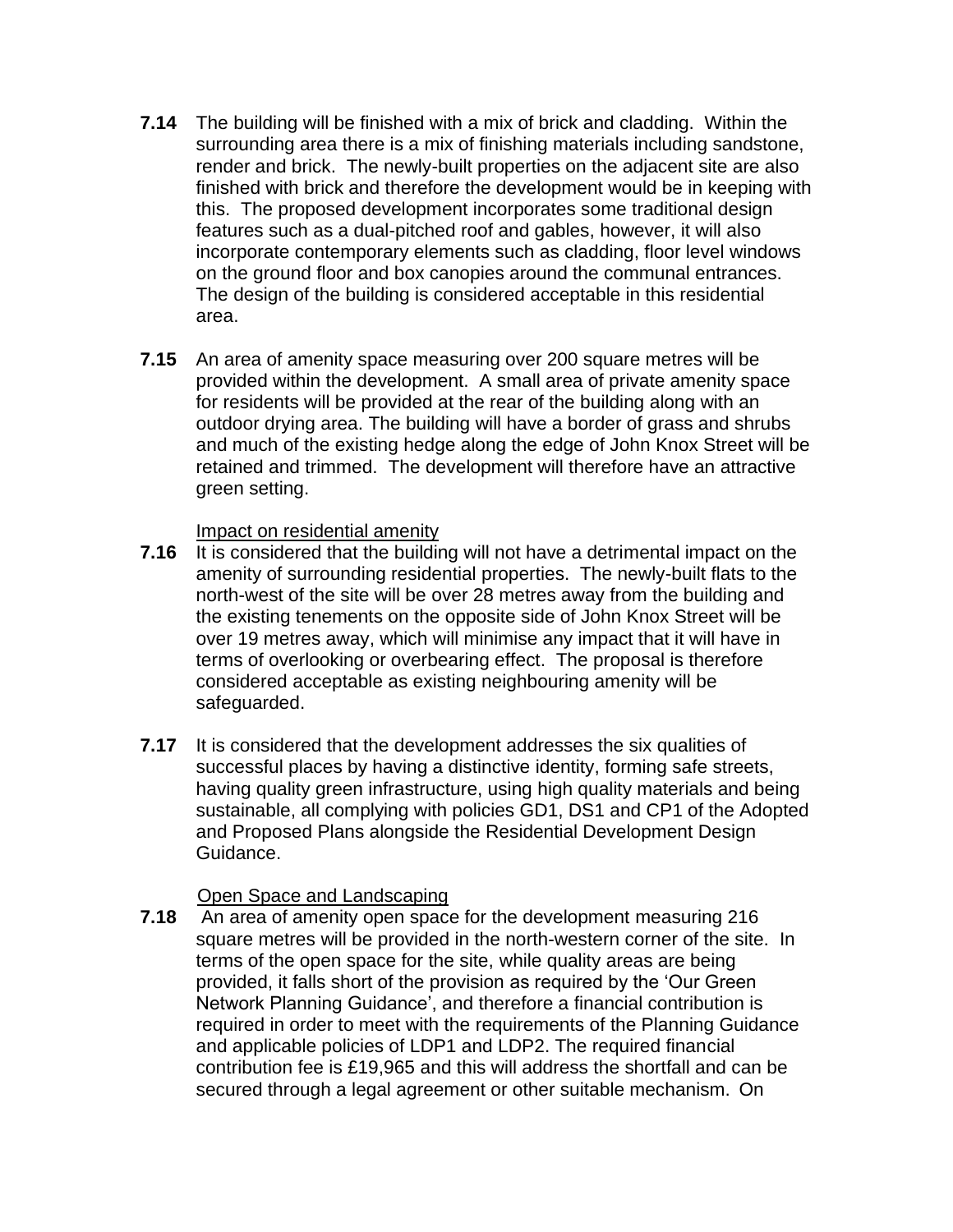balance, the open space and landscaping provision proposed for the site is appropriate as the site also benefits from being approximately 350 metres walking distance to Whitecrook Park on the opposite side of the railway line.

**7.19** The building will have a landscaped border consisting of grass and shrubs. The two wheelchair accessible flats will have their own private outdoor space to the front and side. The existing hedge along the southern edge of the site will be retained in parts and trimmed to provide a natural edge to the development and two trees will be planted on the area of open space.

#### Roads, Parking, Access and Permeability

**7.20** Vehicular access into the site would be from John Knox Street and a 18 space car park, including 2 wheelchair accessible bays, would be formed along the western side of the site. The car park is around 4 spaces short of the number of parking spaces typically required for a development of this size. However, the site is close to the town centre and well served by public transport with bus stops within a few minutes walking distance. A cycle store capable of holding 20 bikes will be provided within the parking court and will help to support the use of this form of sustainable transport. The Council's Roads service has recommended that an area of the landscaping is identified for additional parking provision in the future should this be required. A condition is recommended which will allow the parking provision to be assessed after a period of time, and additional spaces formed if there are any issues.

#### Technical Matters

- **7.21** Phase 1 and Phase 2 contaminated land assessments have been submitted for the development, which found no significant contamination on the site. The Council's Environmental Health Service have recommended a number of conditions relating to the submission of a remediation strategy and mitigation measures. These matters alongside others regarding noise, dust mitigation and construction activity can be addressed as planning conditions.
- **7.22** Glasgow Airport has recommended conditions relating to the submission of details regarding landscaping and roof-mounted solar panels as these have the potential to affect aircraft safety. According to SEPA flooding maps the site is not at risk from flooding. To ensure that the site does not increase flood risk elsewhere, a sustainable drainage scheme for the site will be required. All can be dealt with by conditions.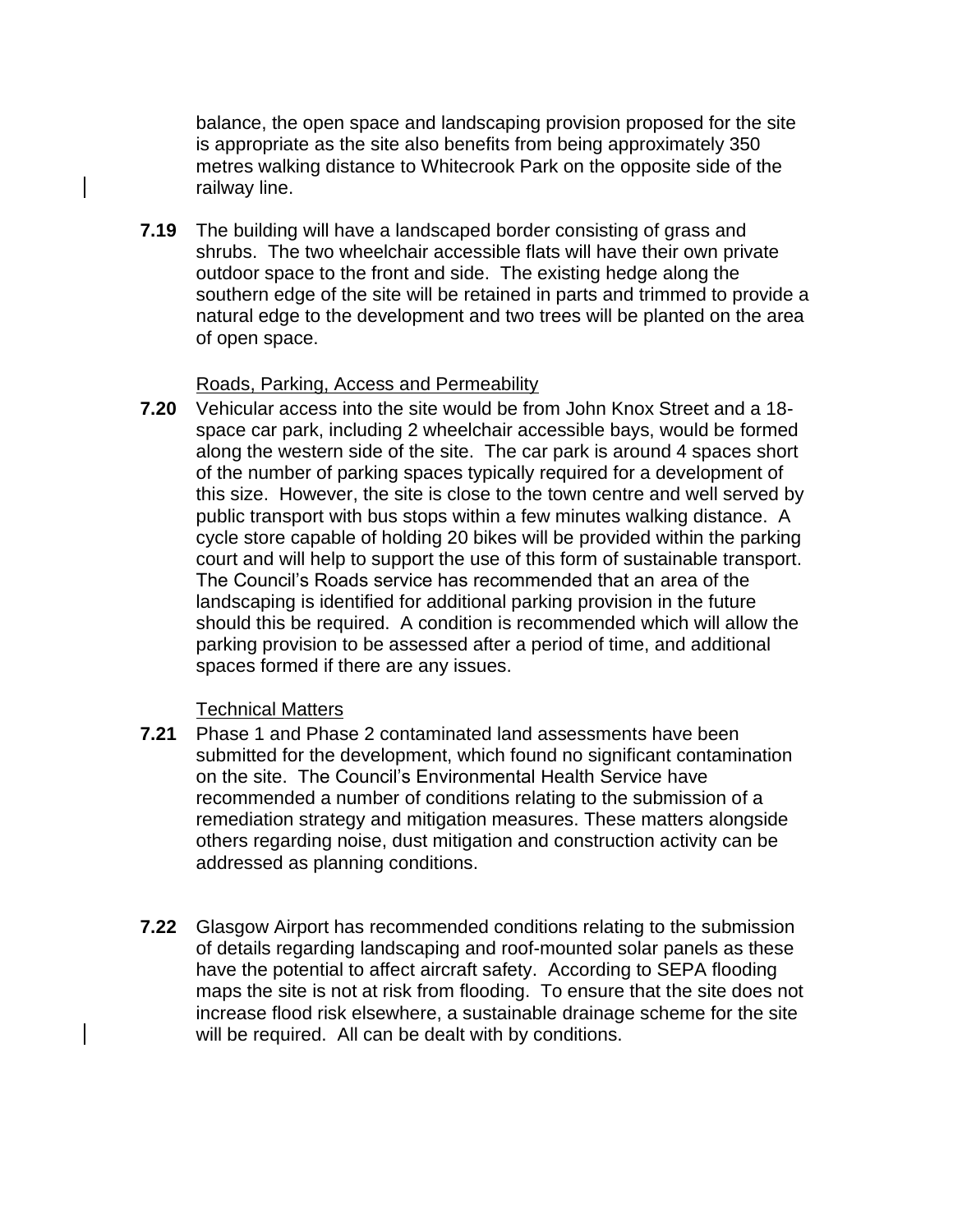## **8. CONCLUSION**

**8.1** The proposed development would provide much needed affordable housing within an existing residential area. Although the development would result in the loss of a bowling green, the proposal would allow investment in the bowling club and provide some financial security for the Club's future. The building has a quality, modern design that will contribute positively to the character and appearance of the local area. It will provide new homes within an established community with excellent access to public transport and to the town centre.

#### **9. CONDITIONS**

- **01. Exact details and specifications of all proposed external materials shall be submitted for the further written approval of the Planning Authority prior to any work commencing on site and shall be implemented as approved.**
- **02. Prior to the commencement of development on site, full details of all hard surfaces shall be submitted for the further written approval of the Planning Authority. The development shall thereafter be completed in accordance with the approved details prior to the occupation of any unit within the development.**
- **03. Prior to the commencement of development on site, full details of the design and location of all walls and fences to be erected on site shall be submitted for the further written approval of the Planning Authority. The development shall thereafter be completed in accordance with the approved details prior to the occupation of any unit within the development.**
- **04. Prior to the commencement of development on site, details of the design and location of all external lighting shall be submitted for the further written approval of the Planning Authority and the development shall thereafter be completed in accordance with the approved details prior to the occupation of any unit within the development, unless otherwise agreed in writing with the Planning Authority.**
- **05. Prior to the commencement of development on site, details of the design and location of bin stores shall be submitted for the further written approval of the Planning Authority and the development shall thereafter be completed in accordance with the approved details prior to the occupation of any unit within the development, unless otherwise agreed in writing with the Planning Authority.**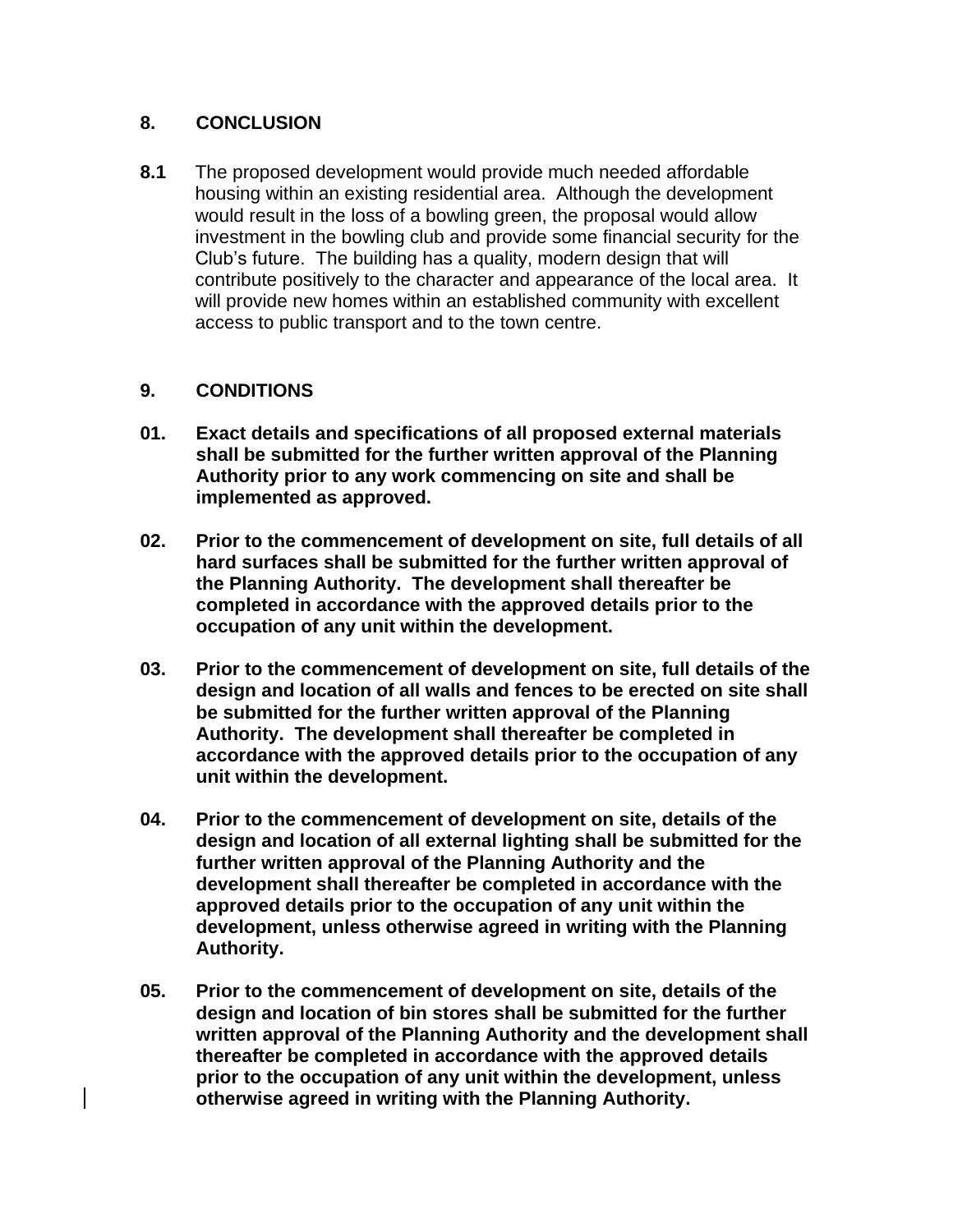- **06. No unit within the development shall be occupied until all of the vehicle parking spaces have been provided within the site in accordance with the approved plans. The spaces shall thereafter be kept available for parking at all times.**
- **07. Prior to the commencement of development on site, full details of the foul and surface water drainage system shall be submitted for the written approval of the Planning Authority. The drainage system shall incorporate the principles of Sustainable Urban Drainage Systems within its design, and thereafter shall be implemented prior to the occupation of any unit within the development.**
- **08 The development hereby approved shall be constructed strictly in accordance with the finished site levels and finished floor levels as shown on approved plan J3222-C-02 Rev B. Any alterations to these finished site and floor levels shall first be agreed in writing with the Planning Authority.**
- **09. No development (other than investigative works) shall commence on site until such time as a detailed remediation scheme for the site has been submitted to and approved in writing by the Planning Authority. The scheme shall be prepared by a suitably qualified person and shall detail the measures necessary to bring the site to a condition suitable for the intended use by removing unacceptable risks to human health, buildings and other property, and the natural and historical environment. The scheme shall include details of all works to be undertaken, the remediation objectives and criteria, a timetable of works and/or details of the phasing of works relative to the rest of the development, and site management procedures. The scheme shall ensure that upon completion of the remediation works the site will not qualify as contaminated land under Environmental Protection Act 1990 Part IIA in relation to the intended use of the land after remediation.**
- **10. The approved remediation scheme shall be carried out in accordance with its terms prior to the commencement of development other than that required to carry out remediation, unless otherwise agreed in writing by the Planning Authority. The Planning Authority shall be notified in writing of the intended commencement of remediation works not less than 14 days before these works commence on site.**

**Upon completion of the remediation works and prior to the site being occupied, a verification report which demonstrates the effectiveness**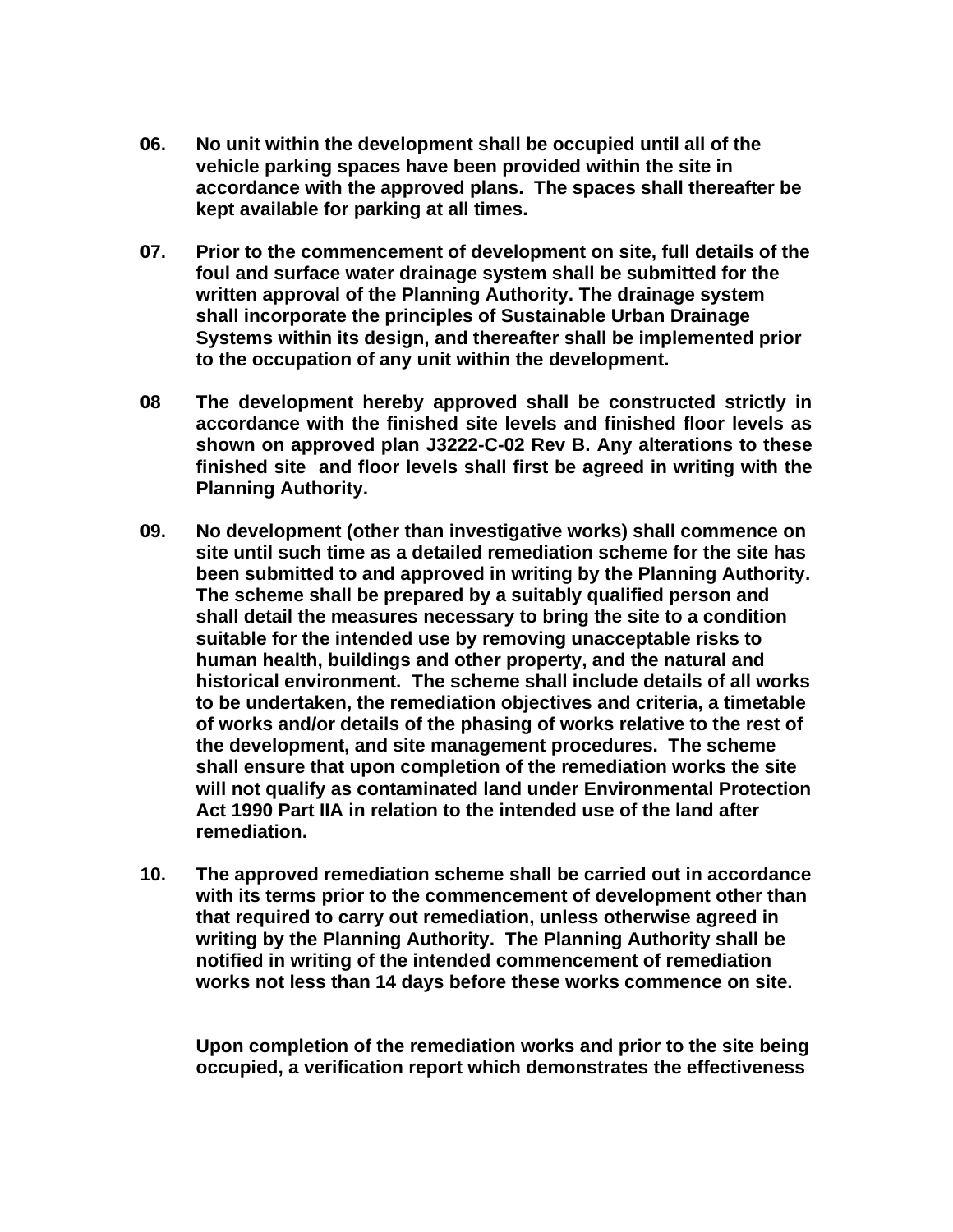**of the completed remediation works shall be submitted to and approved in writing by the Planning Authority.**

- **11. The presence of any previously unexpected contamination that becomes evident during the development of the site shall be reported to the Planning Authority in writing within one week, and work on the site shall cease. At this stage, if requested by the Planning Authority, an appropriate investigation and risk assessment shall be undertaken and a remediation scheme shall be submitted to and approved by the Planning Authority prior to the recommencement of site works. The approved details shall be implemented as approved.**
- **12. If required, a monitoring and maintenance scheme to include monitoring the long- term effectiveness of the proposed remediation over a period of years determined by the scheme shall be submitted to and approved by the Planning Authority. Any actions ongoing shall be implemented within the timescale agreed with the Planning Authority in consultation with Environmental Health measures. Following completion of the actions/measures identified in the approved remediation scheme a further report which demonstrates the effectiveness of the monitoring and maintenance measures shall be submitted to and approved by the Planning Authority.**
- **13. If there is a requirement to either re-use site won material or to import material then the assessment criteria and sampling frequency that would adequately demonstrate its suitability for use shall be submitted to and approved by the Planning Authority prior to any material being re-used or imported. In addition to this and in accordance with BS3882:2015 and BS8601:2013, material to be used in the top 300mm shall be free from metals, plastic, wood, glass, tarmac, paper and odours. Prior to placement of any of the material, the developer shall submit a validation report for the approval in writing of the Planning Authority and it shall contain details of the source of the material and associated test results to demonstrate its suitability for use. Thereafter the development shall be undertaken in accordance with the approved details.**
- **14. During the period of construction, all works, including piling, and ancillary operations which are audible at the site boundary (or at such other place(s) as may first be agreed in writing with the Planning Authority) , shall be carried out between the following hours unless otherwise approved in writing by the Planning Authority:**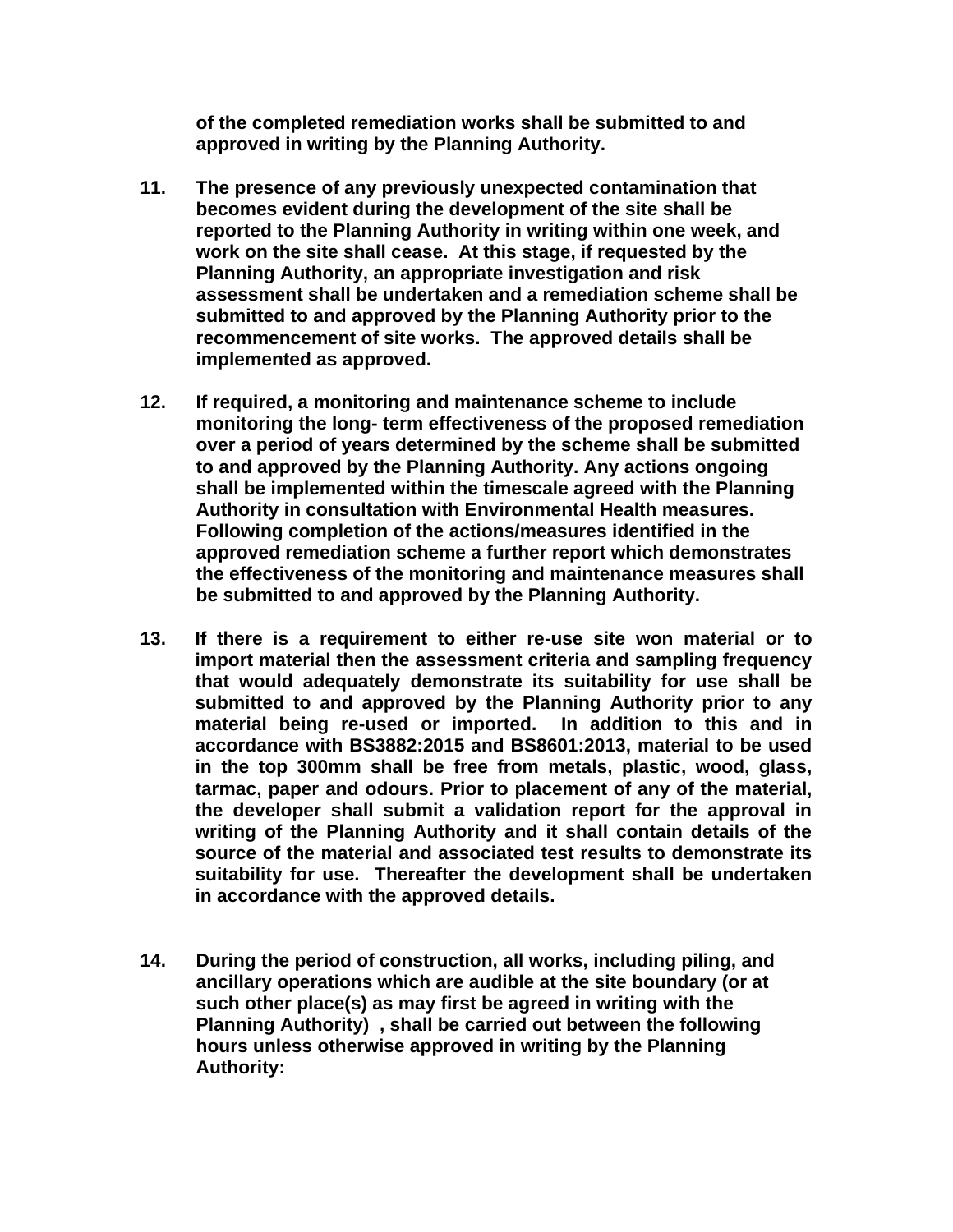| <b>Mondays to Fridays:</b>              | 0800-1800 |
|-----------------------------------------|-----------|
| Saturdays:                              | 0800-1300 |
| Sundays and public holidays: No working |           |

- **15. No development shall commence on site until such time as a scheme for the control and mitigation of dust has been submitted to and approved in writing by the Planning Authority. The scheme shall identify likely sources of dust arising from the development or its construction, and shall identify measures to prevent or limit the occurrence and impact of such dust. The approved scheme shall thereafter be implemented fully prior to any of the identified dust generating activities commencing on site and shall be maintained thereafter, unless otherwise approved by the Planning Authority.**
- **16. No development shall take place on site until such time as a noise impact assessment has been submitted to and approved in writing by the Planning Authority. This noise impact assessment shall include an assessment of the potential for occupants of the development to experience noise nuisance arising from the Bowling Club and adjacent railway line. Where a potential for noise disturbance is identified, proposals for the attenuation of that noise shall be submitted to and approved in writing by the Planning Authority. Any such approved noise attenuation scheme shall be implemented prior to the development being occupied and shall thereafter be retained in accordance with the approved scheme. The noise impact assessment and any recommendations in respect of attenuation measures shall be prepared by a suitably qualified person.**

**This area is subject to noise from aircraft and therefore the Noise Impact Assessment must also assess for mitigating this noise source. The development will require high specification acoustic roof insulation as a minimum and double/triple glazing.**

**17. No development shall take place on site until a vibration survey has been submitted to and approved in writing by the Planning Authority. The vibration survey shall determine the vibration dose value for properties within 30 metres of the railway track. Any mitigation measures recommended by the survey shall be implemented prior to the development being occupied and shall thereafter be retained in accordance with the approved scheme. The noise impact and/or vibration assessment and any recommendations in respect of mitigation measures shall be prepared by a suitable qualified person.**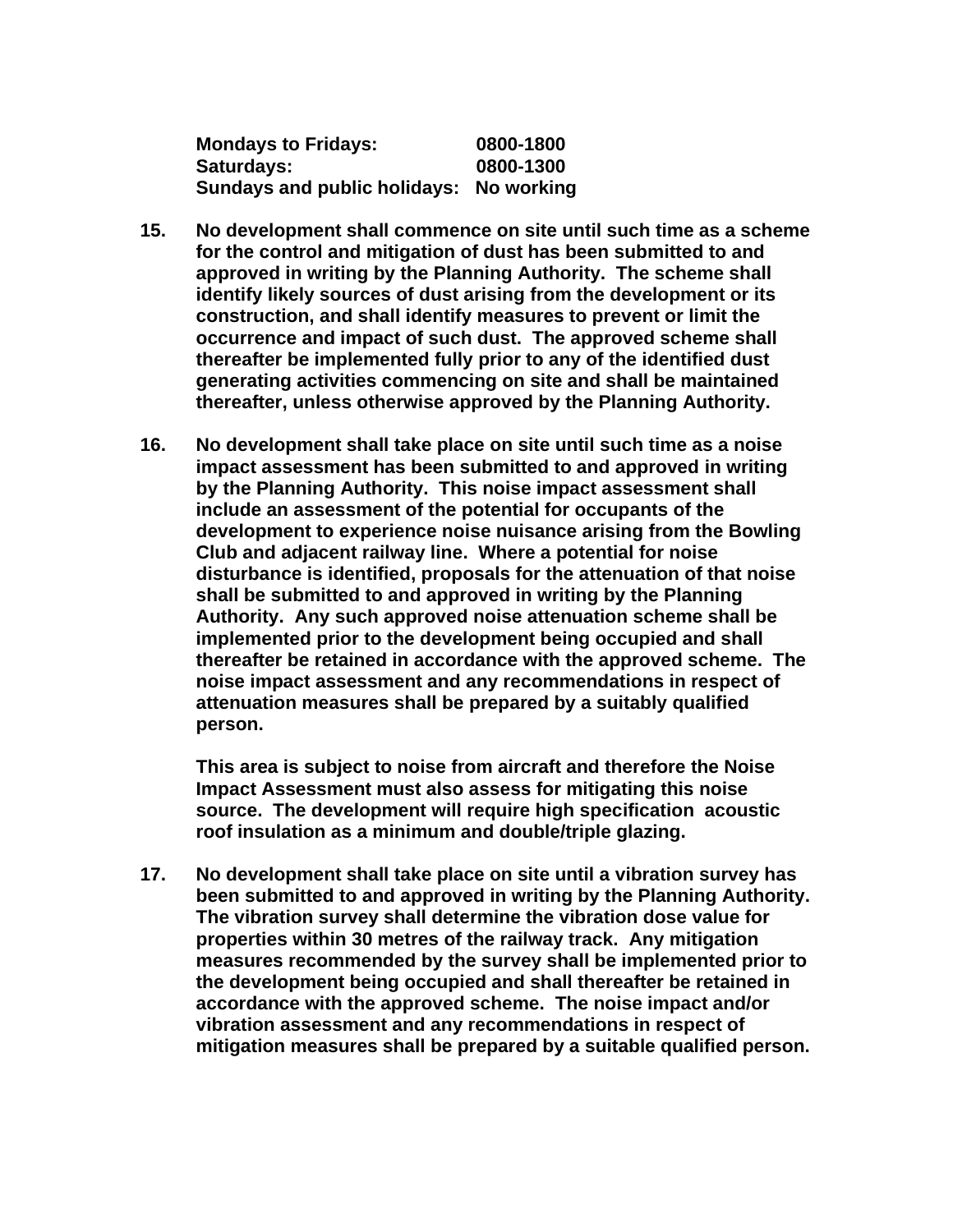- **18. No development shall commence on site until such time as a noise control method statement for the construction period has been submitted to and approved in writing by the Planning Authority. This statement shall identify likely sources of noise (including specific noisy operations and items of plant/machinery), the anticipated duration of any particularly noisy phases of the construction works, and details of the proposed means of limiting the impact of these noise-sensitive properties. The construction works shall thereafter be carried out in accordance with the approved method statement unless otherwise approved in writing by the Planning Authority.**
- **19. No piling works shall be carried out until a method statement has been submitted to and approved in writing by the Planning Authority. This statement shall include an assessment of and take into account the following:**
	- **The impact of the piling on surrounding properties.**
	- **Detail any procedures which are required to minimise the impact of noise and vibrations on the occupants of surrounding properties.**

**This statement as submitted shall be prepared by a suitably qualified person and shall take into account the guidance contained in BS6472:1984 'Evaluation of Human Response to Vibration of Buildings'. The piling works shall thereafter be carried out in accordance with the approved method statement until they are completed on site.**

- **20. No development shall commence on site until details for the storage and the collection of waste arising from the development shall be submitted to and approved in writing by the Planning Authority. The agreed details shall be in place prior to the occupation of the any unit within the development and thereafter maintained for the lifetime of the development.**
- **21. A landscaping scheme for the site shall be submitted to and approved by the Planning Authority, in consultation with Glasgow Airport, prior to commencement of development on site and shall be implemented not later than the next appropriate planting season after the occupation of the first unit within the development. The scheme shall include details of the maintenance arrangements and the landscaping shall thereafter be maintained in accordance with these details.**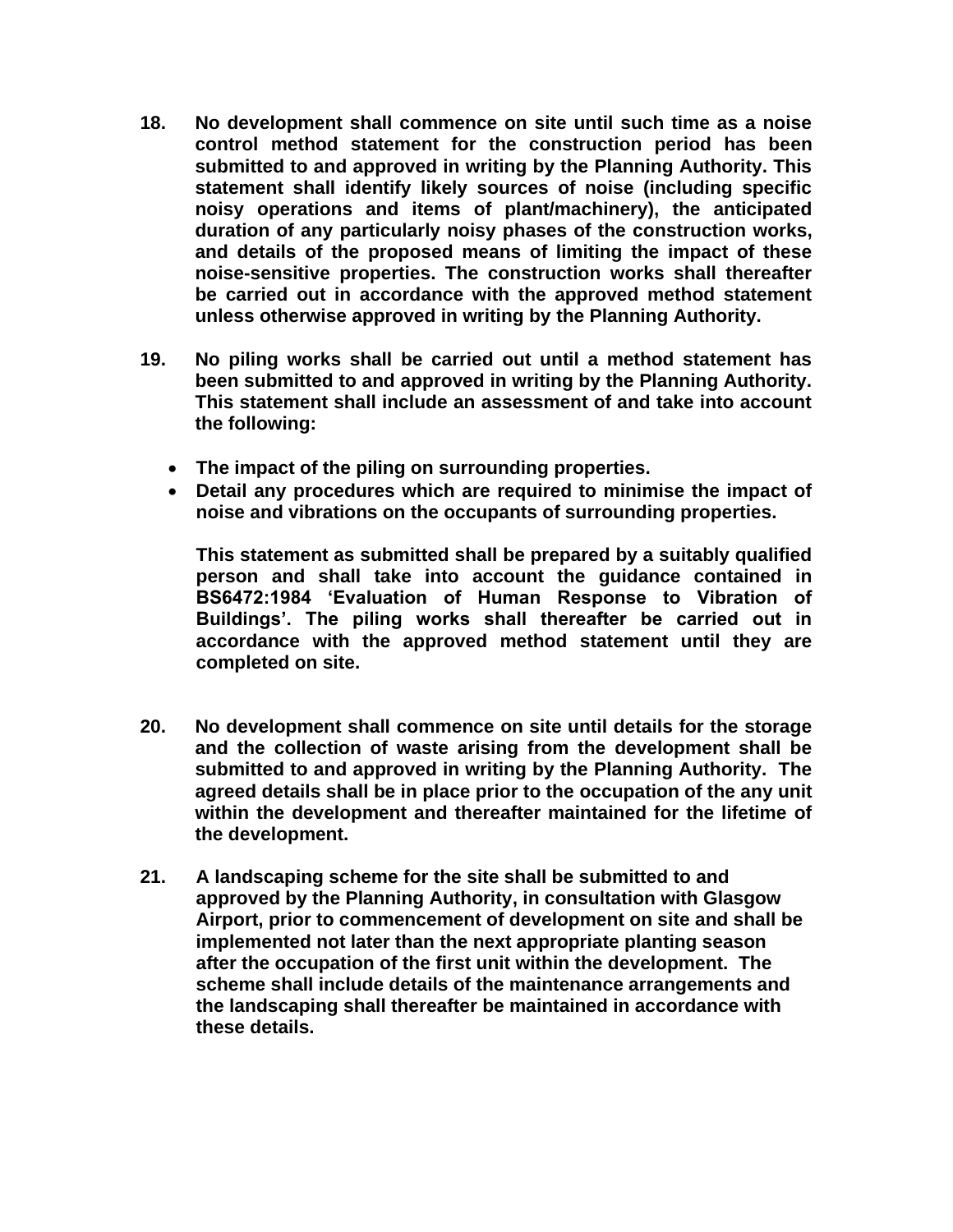- **22. Prior to the occupation of the development, the developer shall install the necessary infrastructure to enable the full development to be connected to the existing fibre optic network, where available in West Dunbartonshire, and in accordance with the relevant telecommunications provider's standards.**
- **23. All ground or vegetation clearance works, including any tree felling, shall take place outwith the main bird breeding season (i.e. outwith the period of March to September inclusive), and no ground or vegetation clearance works are permitted between March to September in this respect. If this is not possible, a suitably qualified ornithologist/ecologist shall be engaged to survey any buildings, grounds and trees immediately prior to such works to advise the applicant/contractor/developer of any bird nesting activity and of any actions required to protect birds.**
- **24. Unless otherwise agreed in writing by the Planning Authority, prior to the commencement of development with the site, details of the location and design of an electric charging point(s)/unit(s) to serve the development shall be submitted to and approved in writing by the Planning Authority. The approved car charging point(s)/unit(s) and associated infrastructure shall thereafter be installed in accordance with the approved details at a timescale agreed by the Planning Authority and maintained as such thereafter.**
- **25. Twelve months after the full occupation of the building, a parking review including a methodology statement to be agreed with the Planning Authority shall be undertaken to ascertain levels of parking and to establish whether there are any parking related problems associated with the development. The findings and recommendations of the review shall be submitted for the written approval of the Planning Authority and any actions recommended in the review shall be implemented in a timescale agreed with the Planning Authority.**
- **26. No development shall take place on site until full details of any solar panels to be installed within the development site have been submitted to and approved in writing by the Planning Authority, in consultation with Glasgow Airport. The submitted details shall include a glint and glare assessment. No subsequent alterations shall be made to the approved development unless submitted to and approved in writing by the Planning Authority in consultation with Glasgow Airport.**